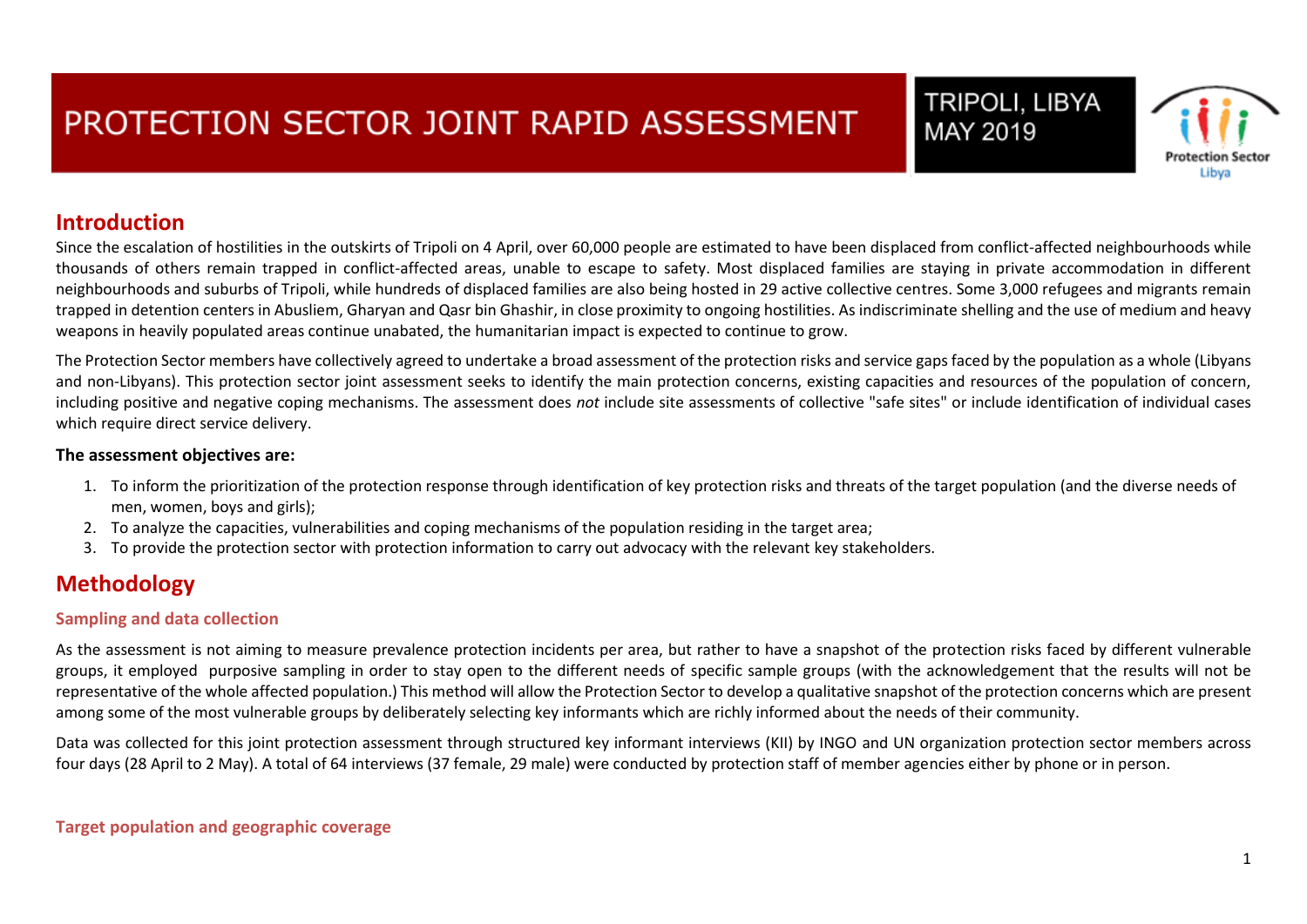**TRIPOLI, LIBYA** MAY 2019



The joint rapid assessment targeted both Libyans and non-Libyans in urban areas of Tripoli. While a comprehensive understanding of protection needs, support and resilience requires a look at the community as a whole, specific attention has been given to certain groups already known to the humanitarian community to be vulnerable and whose ability to cope in the onset of hostilities is of particular concern. These groups include non-libyans (refugees and migrants), pre-2019 IDPs (e.g. Tawargha and IDPs of eastern origin), persons recently displaced due the ongoing clashes.

### **Findings:**

### See dashboard: https://tinyurl.com/yxu7ajno

#### **Key informant demographics:**

The 64 key informants (37 female, 29 male) interviewed for this rapid protection assessment represent a diverse mix of community representatives, community mobilizers

(for INGO/UN agencies), local actors, religious leaders and embassy officials. Regardless of position, their selection from the networks of the participating agencies were based on their ability to provide insights on behalf of Libyan and non-Libyan, displaced and non-displaced communities across the following baladiya of Tripolitania: Hay Andalous, Ain Zara, Abuselim, Tajoura, Suq alJumma and Tripoli centre. The majority of Libyan KIs were located in Hay Andalous, Ain Zara and Tripoli while the majority of non-Libyan KIs were primarily based in Tripoli, and to a lesser extent, in Hay Andalous.

Forty-five percent of key informants were Libyan while 55% were non-libyan, the majority of whom are from east Africa (49%) and west Africa (20%). The below chart shows the complete breakdown of non-Libyan KIs by nationality.

#### **Population movement**

The humanitarian impact, and large-scale population displacement, resulting from the onset of hostilities in the outskirts of the Libyan capital of Tripoli in April 2019 continues to grow, potentially posing disastrous

consequences for civilians. At time of writing over 59,875 people are estimated to have been displaced by the hostilities in the outskirts of Tripoli including Ayn Zara, Khala,

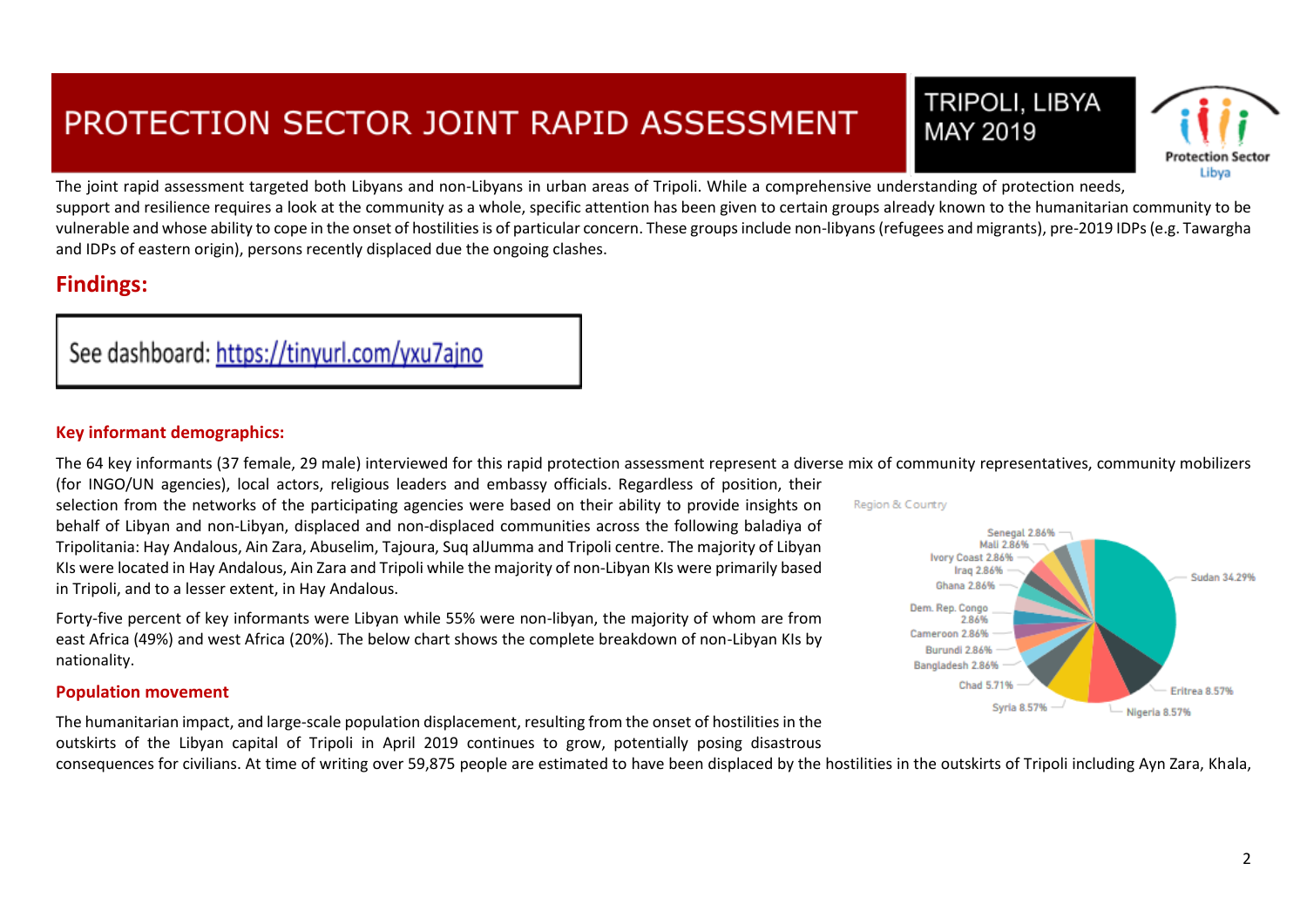





Azizya, Wadi Rabiya'a, Gasr Bin Ghashir, and along the front lines of active fighting in Abu Salim, Ghrarat, Sug Al-Jumaa, and Hadbaa.<sup>1</sup> While these disaggregated figures are being closely monitored by IOM's DTM, this assessment wanted to look from a protection perspective the various obstacles to, and along the route to safety.

*Arrivals:* The overwhelming majority, 41 KIs (or 64%) reported that there had been arrivals of displaced persons to their location. These key informants were primarily referring to Tripoli centre, Hay Andalous and Ain Zara. Only 14% reported there had been no arrivals. The arrival of more than 500 individuals was reported for Hay Andalous, Tripoli centre, Ain Zara, Tajour and Abuselim.

*Departures:* Similarly 43 respondents (or 76%) indicated that there had been some level of departures, ranging from 10-100%, from there areas, showing that the conflict is particularly dynamic and many areas

are serving as both hosting and departure locations.

Twenty-five percent of respondents reported that 50-75% or 75-100% of their communities had fled but the locations or communities these Kis represent require further analysis beyond collected in this assessment to draw conclusions on actual locations (muhallas in Tripoli (such as Alhodra), Abuselim and Hay Andalous were all mentioned). Areas of Janzour (Sayad IDP camp) and Hay Andalous mentioned no departures at that time.

Intended destinations for departees were reported as outside of Tripoli (21) and Tripoli centre (12). Community members' intention to depart outside of Libya was mentioned by just two respondents.

Libyan respondents most frequently reported that community members were displaced to Tripoli centre or outside of Tripoli, finding shelter with host families (relatives), and self-rented apartments. Similarly, non-Libyan respondents most frequently reported reported that community members were displaced to Tripoli centre and outside of Tripoli with host families (relatives), host families (non-relatives) and schools being the most common types of accommodation for displaced persons.

| Shelter_Mostcommon                   | %GT Count of Shelter_Mostcommon |
|--------------------------------------|---------------------------------|
| Apartment/house (self-rented)        | 6.25%                           |
| Collective shelter                   | 4.69%                           |
| Host family (non-relatives)          | 10.94%                          |
| Host family (relatives)              | 40.63%                          |
| Other                                | 3.13%                           |
| Other public buildings               | 3.13%                           |
| Schools                              | 28.13%                          |
| Tents, caravans or makeshift shelter | 1.56%                           |
| Unfinished building                  | 1.56%                           |

 $\overline{a}$ 

 $^1$  IOM, "Displacement Tracking Matrix (DTM)," Flash Update #13, 7 May 2019.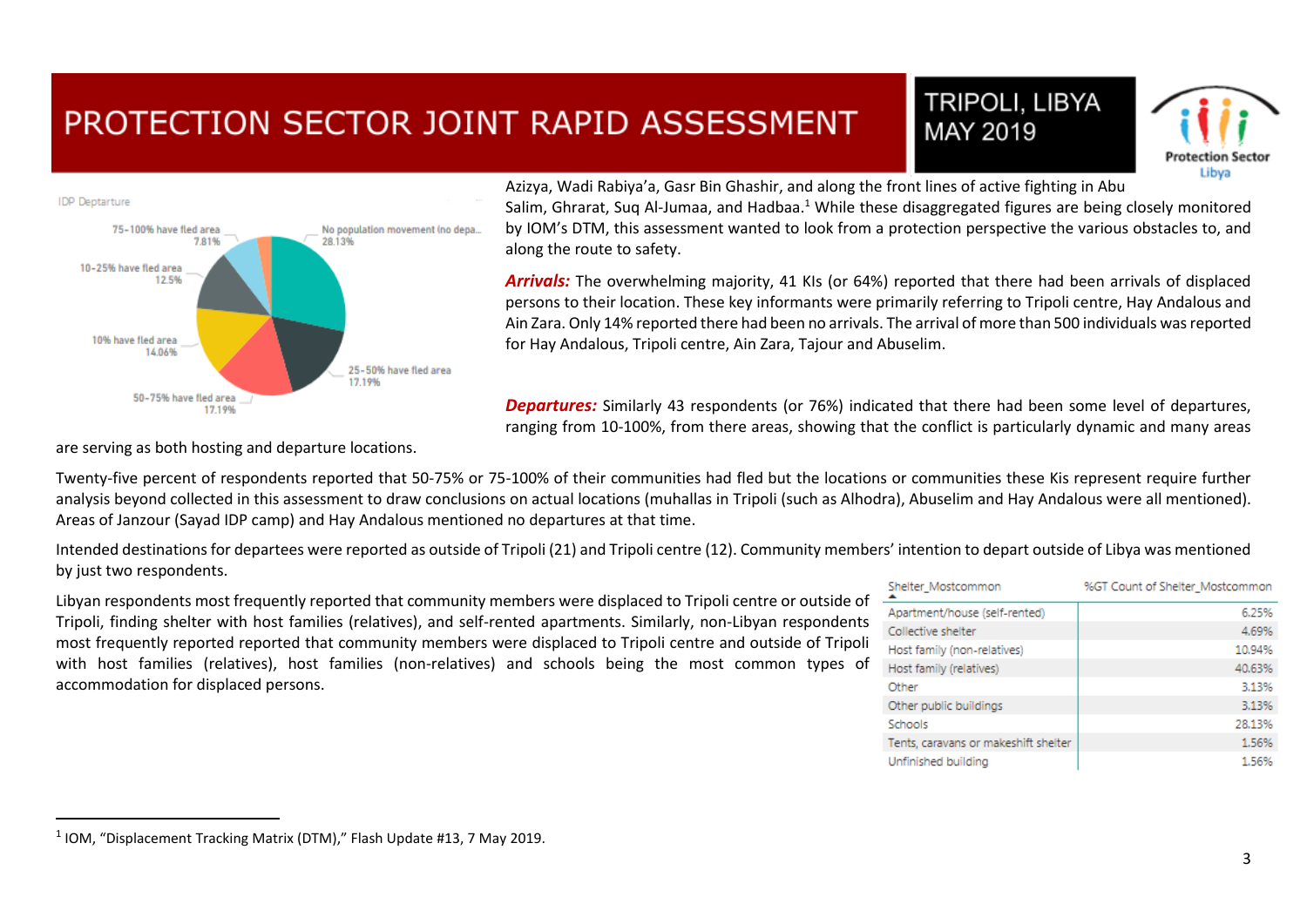



●No safe route ●No shelter to go to ●Fear of harassment ●Don't want to leave home due to looting ●Not enough information ●No transportation ●Other ●Unknown

#### **Barriers to accessing safety:**

As mentioned above, the surge in conflict has led to some high levels of displacement. However, despite the difficult circumstances, people in conflict affected areas do not always decide to move either because they are afraid of looting or because roads are blocked or generally unsafe. For all the interviewed Libyan and non-Libyan male and female key informants, the main barriers to safety were: no safe routes, no options for shelter, and fear to move out of their housing because of looting in their absence. Libyan (10) and and non-Libyan women (14) share the same main concern in their decisionmaking to flee, that being lack of safe routes. However, for non-Libyan women key informants, shelter is a higher need and concern than for Libyan women informants. Even when provided with safe routes and shelter, non-Libyan male and female face another challenge: the lack of transportation. According to the findings, only 10% of the interviewed key informants state that Libyans face challenges with transportation to safety while 31% of non-



Libyans face the same challenge. Also, Eastern African non-Libyan women are facing increased fear of harassment as they try to seek shelter and safety (5). Generally, both Libyan and non-Libyan females fear harassment with 50% more than male Libyan and non-Libyan do.

*Information sources that guide people's decision to move:* The three main information providers for non-Libyan people who decide to move to safety are: family and friends (40), social media (34) and CSOs/NGOs (19) while the UN hotline and worship places such as churches, mosques rank last. Libyans rely on the same channels for information, but also rely more on the crisis committees and local authorities than on NGOs. The difference, however, is marginal.

Libyan female respondents mentioned their community relying on a wider range of information providers than non-Libyan women. For example, female KIs from Chad who are usually experiencing higher vulnerabilities and discrimination, rely mostly on social media and CSOs/NGOs. Female Libyan KIs mentioned relying on CSOs/NGOs the most but also relying on family, social media and local authorities. The situation is different for male non-Libyans who are searching for information from several resources: family and friends, social media, media outlets, embassies and local authorities. Only one Ethiopian male KI reported that social media was a source of information on accessing safety for his community.

*Risks people face on the road to safety*: Once both Libyan and non-Libyans decide to take the journey to safety, the continuous fighting and shelling as well as blockage of roads pose the highest threats. Also, due to increased checkpoints non-Libyans fear risk of arrest and detention. Male respondents (84%) reported this risk more than women respondents (77%). While both share the same fear of movement due to blockage of roads and checkpoints (approx 54%).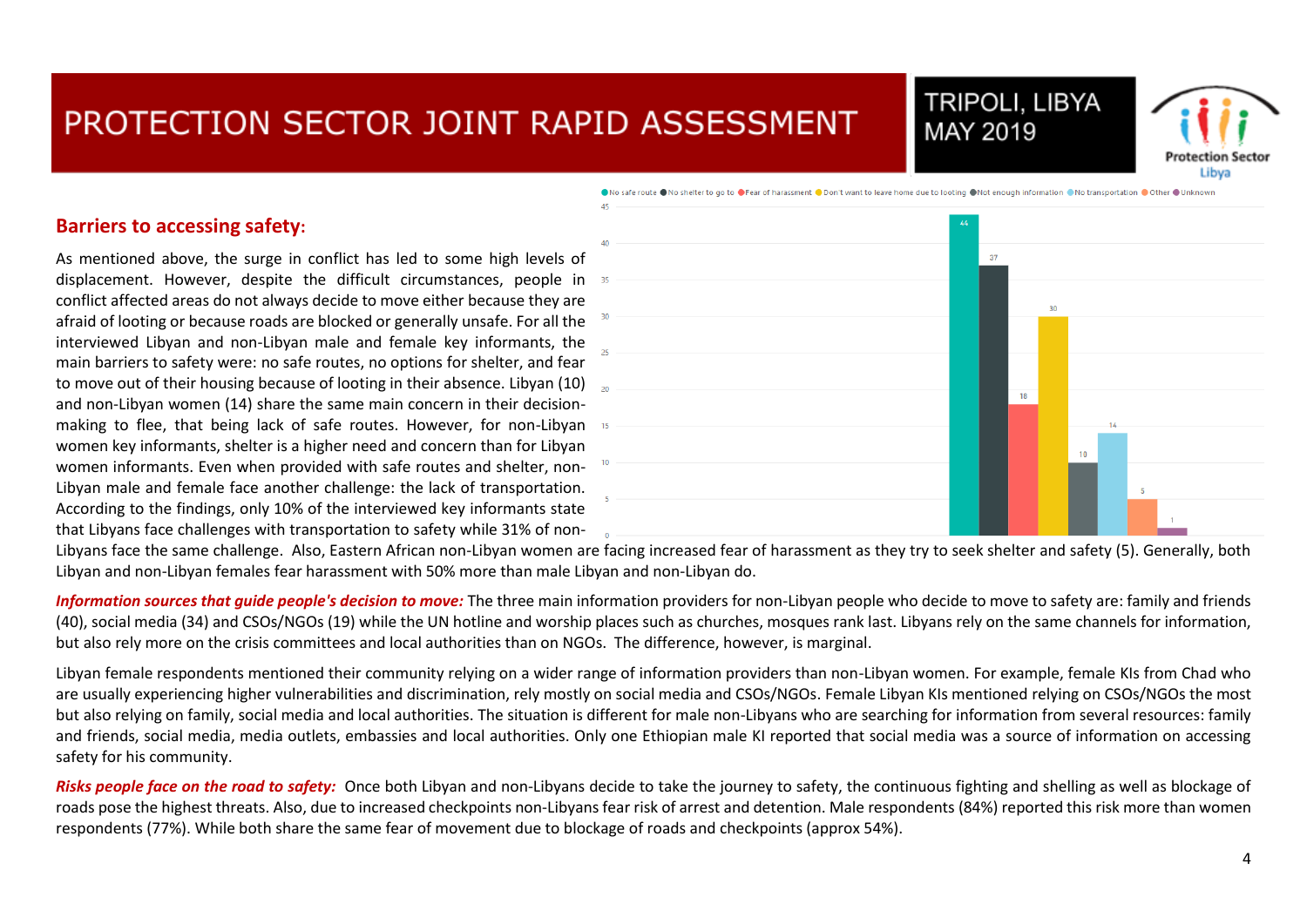



*Family separation:* Key informants have also been asked whether they have knowledge of families being separated or members of their community going missing. Half of all respondents claimed that they know of families being separated. Forty-one percent of Libyan respondents indicated that families get separated or are aware of missing people due to the following reasons: arrest and detention (41%), kidnapping/abduction (41%), moving to safe areas (33%) and to join military or armed groups (33%). In addition, forty-nine percent of non-Libyan respondents indicated that family separation and missing persons occurs due to separation during fighting (53%), moving to safer areas (47%), kidnapping/ abduction (29%), arrest detention (18%) and looking for income (18%).

*Restrictions on the freedom and safety of internally displaced people:* Both Libyan and non-Libyan displaced people face increased restrictions on their movement to safety. In comparison, non-Libyan informants were more likely to report restrictions (85.7%) than Libyan informants (59%). These Libyan respondents express that these restrictions mainly happen because of the following: road blocks and checkpoints (89%), risk of ongoing fighting (78%), risk of arrest and kidnapping (78%). Non-Libyan respondents experience the same restrictions at similar levels, reported restrictions due to ongoing fighting (80%), road blocks (56%), and arrest/detention (56%). Across the board, risk of ongoing fighting, shelling and fear of kidnapping were the most frequently reported reasons for restrictions by all key informants.

Non-displaced Libyan women face greater obstacles in their movement due to increased fear of kidnapping while the recently displaced Libyan women cannot move freely due to ongoing fighting and fear of robbery. On the other hand, the main movement risks non-Libyan women face are: risk of ongoing fighting and road blockages and checkpoints.

#### **Physical Safety and Protection incidents:**

*Safety:* The physical safety of civilians is being increasingly threatened by indiscriminate attacks as fighting spills into different neighbourhoods of Tripoli. Non-Libyan key informants were significantly more likely to report that their locations were safe or very unsafe. However, overall 58% of key informants (69% of Libyan KIs and 49% of non-Libyan KIs) reported that their current locations were safe.

likely to indicate that their location was "safe" or "very safe" if they were based in Tripoli centre (19), Hay Andalous (8) or Ain Zara (5), however, those reporting that their location was "unsafe" or "very unsafe" were also located

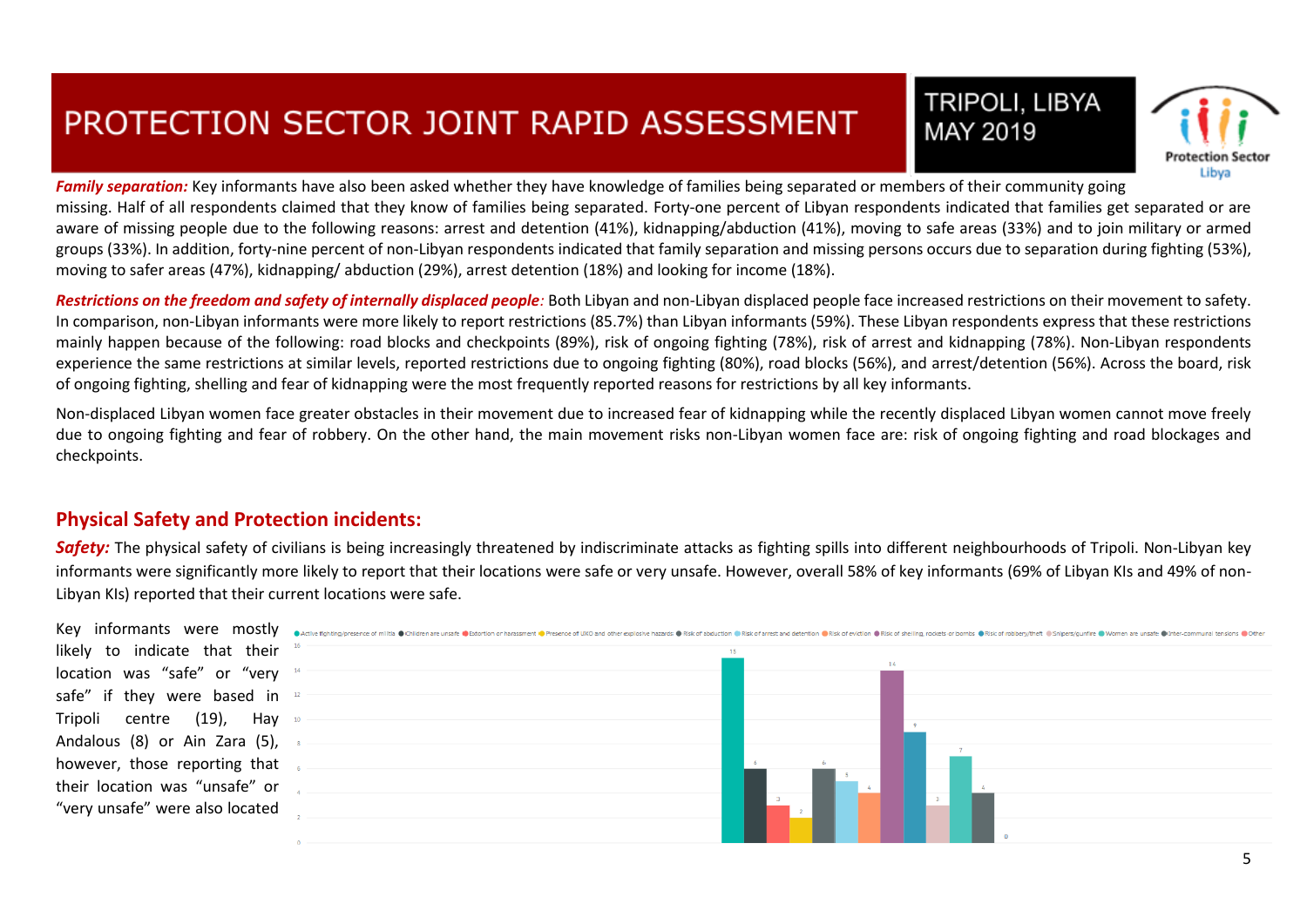TRIPOLI, LIBYA MAY 2019



in Abuselim, Ain Zara and Hay Andalous.

The main reasons for the perceptions of lack of safety were active fighting/presence of militia (68%), risk of shelling, rockets or bombs (63%), and risk of robbery and theft (41%). These top 3 risks were shared by both Libyan and non-Libyan KIs. Both population groups mentioned that women and children are unsafe.

**Presence of UXO:** 11% of respondents indicated the presence of unexploded ordnance (UXO) in their location (7% of Libyans KIs and 14% of non-Libyans indicated the presence of UXO on their locations). The most common KI location pertaining to these reports was then neighbourhood of Adhora, Tripoli baladiya.

*Protection incidents*: Key informants were asked about the types of *protection incidents* affecting their community since the fighting began (Note: for the sake of analysis, types of incidents were grouped into violation categories<sup>2</sup>: Deprivation of life, Physical violence, Denial of Liberty, Forced, denied or restricted movement, Denial of land and property, Denial of civil status, registration and documentation, Denial of family rights, and Denial of access to humanitarian aid. The categories of protection incidents most reported by KIs of all population groups to be affecting their communities since the fighting began are ranked as follows:

- 1. Physical violence,
- 2. Denial of liberty, and
- 3. Deprivation of life

 $\overline{a}$ 

However "forced, denied, or restricted movement" was a much more dominant concern reported by Libyan KIs. A total of 15 KIs, both Libyan and non-Libyan also mentioned the deprivation of humanitarian aid.

In terms of specific types of protection incidents, for Libyans, civilian deaths due to indiscriminate attacks (12), abduction/kidnapping/enforced disappearance (12) and destruction of property (11) were the most commonly reported specific types, while killing (14), civilian deaths due to indiscriminate attacks (12), physical assault and abuse (11), torture or inhumane treatment (11) and arbitrary detention (11) were the most common specific types of protection incidents reported by non-Libyans.

**Denial of family rights**, Forced family separation, Denial to marry / found a family

<sup>2</sup> *Protection violation categories applied in the assessment tool:*

**Deprivation of life:** Killing (incl. Extrajudicial, arbitrary or summary execution), Civilian deaths due to indiscriminate attacks

**Physical violence:** Physical assault/abuse, Torture or inhumane, cruel and degrading treatment, Maiming or mutilation, Neglect / criminal negligence

Denial of Liberty: Arbitrary or unlawful arrest / detention, Abduction, kidnappings or enforced disappearance, Forced recruitment into armed groups, Forced labour, exploitation or slavery

Forced, denied or restricted movement: Asylum seekers denied access to asylum process. Refoulement, Restrictions on internal movement, Forced internal displacement, Forced return, Denial of right to return **Denial of land and property :** Forced eviction, Occupation of property, Destruction of property, Theft / extortion of property

**Denial of civil status, registration and documentation:** Lack of or denial to register events related to civil status, Lack of, confiscation or denial of civil documentation

**Denial of access to humanitarian aid :** Humanitarians denied access to civilians, Civilians denied access to humanitarian assistance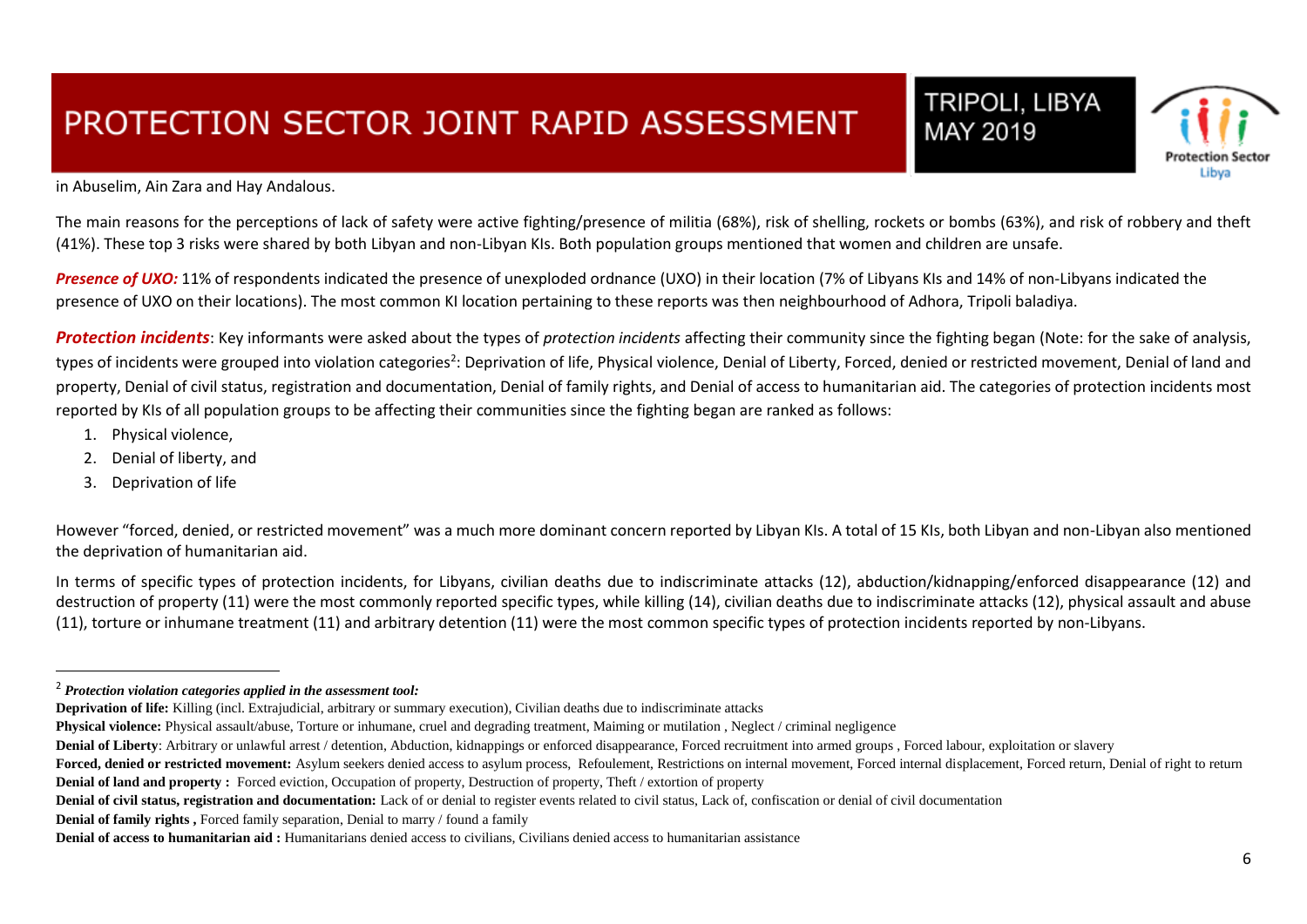Fifty-six percent of Libyans KIs indicated that protection incidents are significantly higher from previous months, meanwhile 26% indicated that that increase was slightly higher than before. Thirtyseven percent of non-Libyans KIs indicated that protection incidents are significantly higher from before, while 37% indicated that that increase was slightly higher than before. Unsurprisingly, 69% overall indicated that protection incidents were significantly or slightly more prevalent. Abduction, kidnapping or enforced disappearance was reportedly the most significantly increased protection incident.

Key informants were also asked to rank the top 3 most prevalent protection concerns. If taking the average across all 3, the top five mentioned are civilian deaths due to indiscriminate attacks (26), killing (20), physical assault and abuse (15), arbitrary arrest/arbitrary detention (12), and torture (12).

Notably non-libyan KIs ranked theft / extortion of property across all 3 top choices, while no Libyan KIs mentioned this risk.

*Eviction***:** Twenty-five percent of key informants were aware of persons/groups in their community receiving an eviction threat (17% of Libyan KIs and 31% of non-Libyan KIs). Landlords were there overwhelming issuer of the threat for Libyans for the reason of inability to pay rent while armed groups/militia were the main eviction notice issuer for non-Libyans for other reasons. Around 38% of KIs (40% Libyan KIs and 36% of non-Libyan KIs) indicated that they thought the prevalence of eviction threats was "significantly higher", however, notably, non-Libyan KIs across the board thought eviction threat prevalence was the same or higher compared with Libyan KIs.

Fifty-one percent of respondents reported an increase in rental prices for their community, with the average rent was reported to be 990 LYD.

*Detention:* Twenty-nine KIs (45%) indicated that they had heard of community members being irregularly arrested since the start of the conflict, 24 of which reports pertained to the

arrest/detention of migrants or refugees. Reports of Libyans (particularly IDPs, and IDPs of eastern origin) were also made by 11 KIs. The numbers of persons arrest was widely unknown with the most common figure being 5-10 for their community (only 3 KIs mentioned more than 50 persons).

The main reasons for arrest reported by non-Libyan KIs were illegal entry and stay, lack of documentation, and security issues. The main known reasons for arrest reported by Libyan KIs were security issues, or suspicion of supporting an opposition political group. This reason was also flagged by KIs who are IDPs of eastern origin (e.g. Derna) who have sought refuge in Tripoli.



MAY 2019

**TRIPOLI, LIBYA** 



t ikun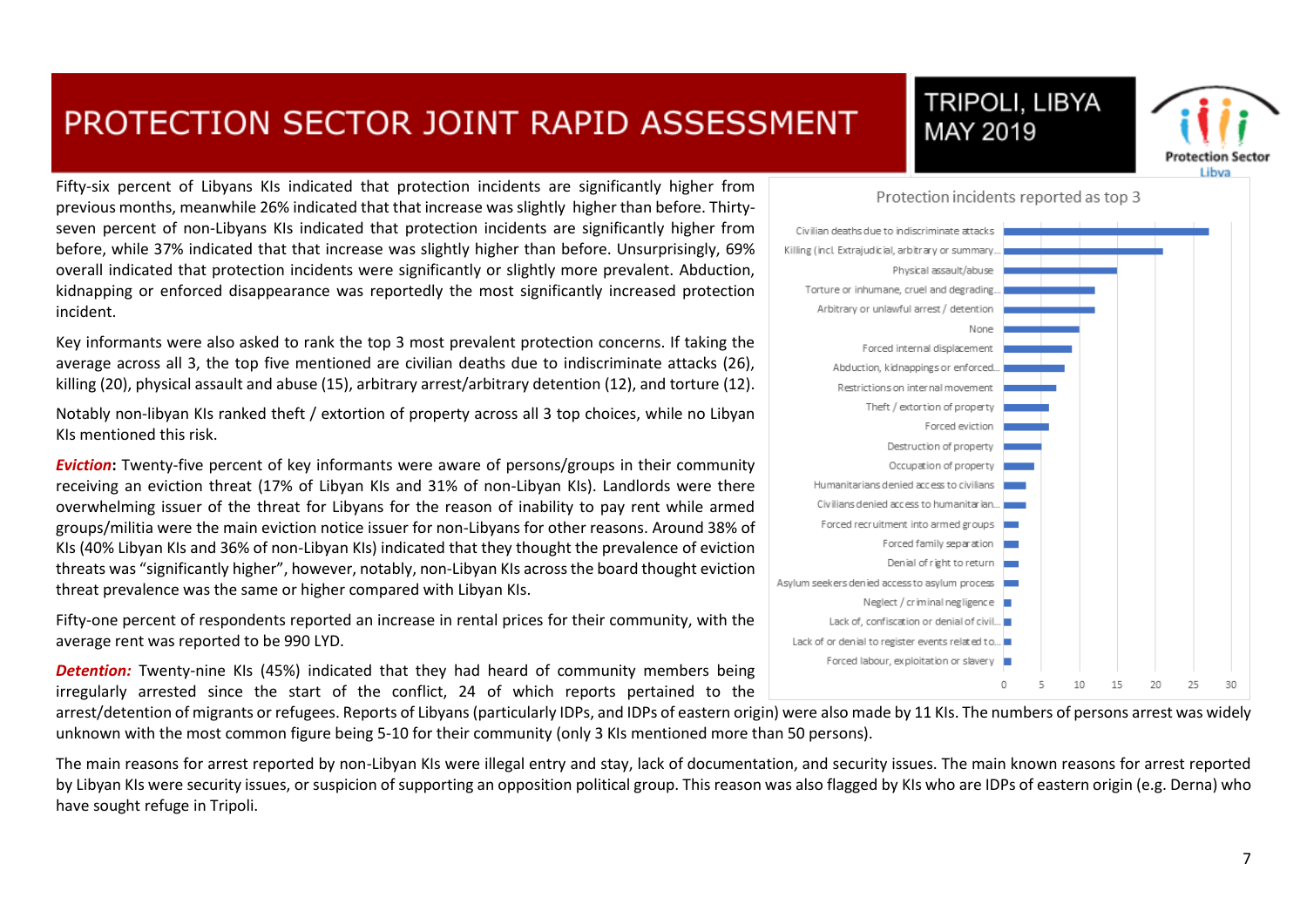# Protection Se Libva

TRIPOLI, LIBYA

MAY 2019

#### **Child protection**

More information is required about child protection needs and awareness raising given the majority of the respondents stated that the main child protection risks are unknown; only 10 (16%) of respondents reported knowing of children experiencing trauma due to the exposure to violence while 8 or 13% of informants indicated knowledge of children who have been seriously injured due to the conflict.

69% of the respondents reported that the presence of unaccompanied and separated children hasn't been noticed since the onset of the conflict, while 16% were aware of an increase in the number of unaccompanied and separated children since the onset of the crisis.

According to the respondents, the key actors able to address issues of violence or abuse against children are international NGOs (27), family and relatives (26) community leaders (14) and local NGOs and Police (both 12).

#### **Women and girls protection**

The respondents were asked about the situation of women and girls in light of the ongoing crisis. They have highlighted that the problems that women and girls face are the following: no safe place and privacy (21), general fear and insecurity (12) and harassment (11). Access to assistance also seems to be a significant challenge to ensure their protection and needs. Non-Libyan women (68%) reported higher insecurity due to lack of safe spaces and privacy than Libyan women do (40%). This is also because of limited options for alternative accommodation as they flee the conflict. They usually end up sharing overcrowded shelters with both family and non-relatives which limits their privacy and can lead to conflicts between families, general harassment and intimidation. Also, 45% of non-Libyan women KIs reported that women are experiencing harassment in their community while 20% of Libyan women KIs reported women facing trauma due to exposure to violence. The general feeling of insecurity is prevalent especially amongst Libyan women KIs: 27% of them mentioned women face general insecurity.

*Available services for women and girls:* The majority of female Libyan and non-Libyan respondents are aware of the availability of primary health care services in their communities. However, this does not mean that access to these services is guaranteed. Only 18% of the non-Libyan females are aware of psychological counselling services being available in their community. To add more, only half of them are aware of pre and post-natal care services being offered. None of the Libyan and non-Libyan female respondents have stated the existence of family planning services which is a critical service for their health and well being.

*Sexual abuse:* Besides restrictive movement, fear of kidnapping and harassment, women and girls are also facing sexual abuse and exploitation. According to assessment findings, more than half of the Libyan and non-Libyan women KIs report women knowing about sexual violence in their community (57%). The main perpetrators are the militants (57%) who are perceived to be targeting non-Libyan women more than Libyan women. The most aware of militants' sexual abuse, however, are non-Libyan females from Chad, Eritrea and Iraq. Military officials are also reportedly gravely abusing women and girls (23%). However, Libyan women are equally exposed to sexual abuse by militants as well as other civilians (42% of female KIs reported).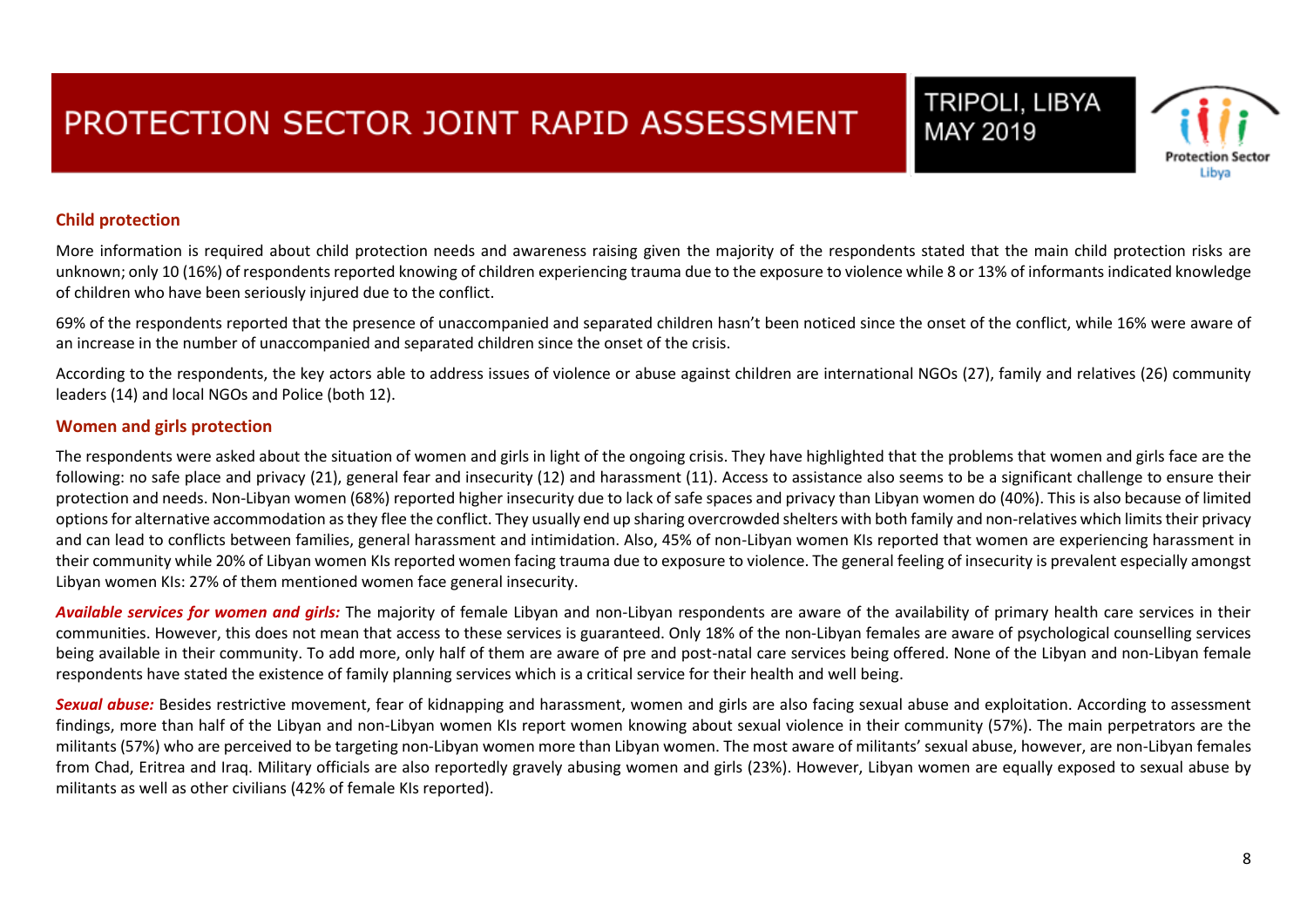### TRIPOLI, LIBYA Protection Se Libva

MAY 2019

#### **Priority needs / access to assistance:**

When asked to prioritize the three most urgent needs for their communities, food, cash assistance and cash to pay rent where the most frequently selected priorities in the top 3 by all population groups. Health and shelter closely followed cash for rent (however, if one considers cash for rent and shelter together as one priority, shelter is the top priority after food.

However, looking at the charts to select the first priority need only, it was reported as food (39%), cash to pay rent (17%) and shelter (15%).

#### *Availability of services:*

According to the key informants, the main reasons that communities are unable to access these priority needs are 1) lack of available services, 2) lack of information about services and safety risks associated with access to the service/facilities. Distance and the inability to withdraw cash also factored in.

However, the breakdown of barriers by the top 3 priority needs as reported by respondents is as follows:

- 1) For the first priority needs (food, cash to pay rent and shelter), 46% of respondent states that those needs cannot be satisfied due to a lack of availability of those services, while another 12% indicated that either the respondents don't know the reason behind the inaccessibility of services, or that there is a lack of information on the services available (both 12%).
- 2) For the second batch of priority needs (food, NFI and cash assistance), 21% of the respondent stated that there is a lack of information on the available services, 18% states that there are safety concerns associated to the access and presence of those services while 15% indicated that the reasons for inaccessibility of those services are unknown.
- 3) With regards to the third priority needs (cash assistance, primary and secondary healthcare and NFIs), 16% stated that the reason of the inaccessibility is the distance to access the necessary facilities, 13% that there is a lack of available services while 11% indicated that there is a lack of information on the services available.

Coping mechanisms: The most common strategies that members of the communities have used to meet their basic needs during the emergency situation have been: to borrow money (for 30 of the key informants), spend savings (according to 29 respondents), to reduced expenses on health food and education (according to 27 respondents), and to depended on family support/host family support (25 respondents).

### **Groups of concern:**

#### **IDPs (displaced pre-2019):**

*IDPs of eastern origin:* Due to the fighting in 2014, the region of Benghazi witnessed multiple waves of displacement with hundreds of thousands of internally displaced persons (IDPs) seeking safety in the urban centre of Tripoli and its surroundings. While a large number of IDPs have returned home, approximately 27,000 people are continue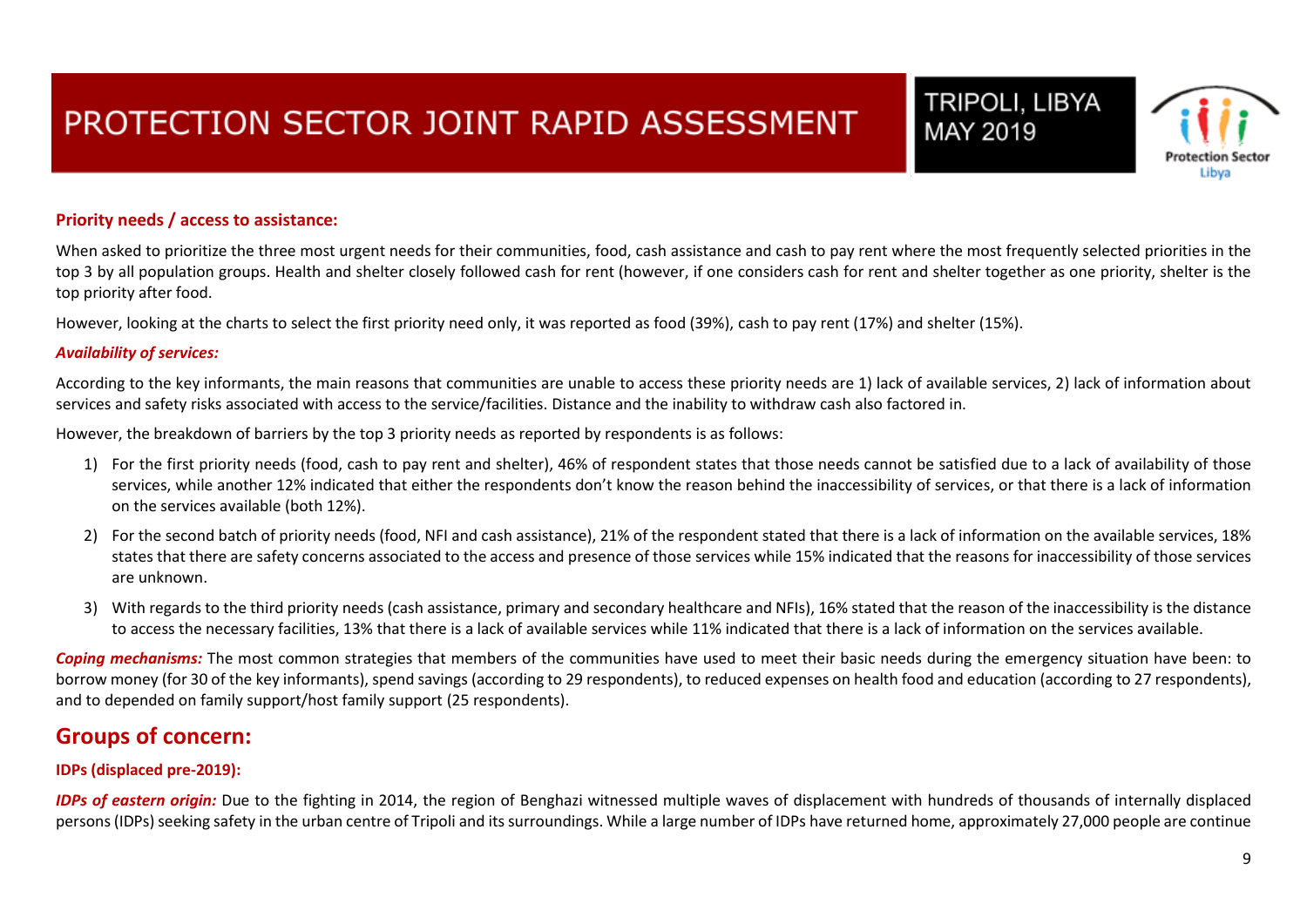



to be displaced in several areas in Libya. The main reasons for displacement is linked to political opinion or perceptions of supporting a specific group. The main areas of displacements from Benghazi are in West Libya, in particular, Tripoli, Misrata, Az- Zawya, Sibrata, Al Khums, Zlita and other scattered areas inside Libya.

In addition to IDPs from Benghazi, these areas also host IDPs from Benghazi. While most Derna IDPs have returned home in the last six months, approximately 1,200 families continue to be displaced in several areas in Libya (including 600 families within Derna). The main reasons of displacement are linked to political opinions, perceptions of supporting the Darna Security Force, or families originating from West Libya. According to several IDPs previously interviewed, the families originating from West Libya were targeted and forcibly displaced, "ethnic cleansing" reasons. The main areas of displacement for the aforementioned families are Tripoli, Misrata, Azzawya, and Zliten, in addition to other scattered areas inside Libya.

Both IDPs groups from eastern Libya feel very unsafe and they will targeted by the LNA forces, meanwhile several reports indicated that IDPs members form both communities are become a target by different military groups in GNA control areas, on the account of suspected affiliations with military groups or rivalry political potions. As a result, freedom of movement is restricted in Tripoli and other location in Western area. Many of the IDP families originated from East Libya hide their identity out of fear of prosecution from militias and host communities.

100% of KIs indicated that IDPs from East Libya facing movement restriction due to presence of checkpoints, risk of arrest and lack of civil documentation. However, all KIs did also indicate that IDPs feel safe where they are now. The *main protection concern* for IDPs from east Libya was forced, denied on restriction of movement, with the security situation reportedly getting worse for all IDPs from the east (according to 100% of respondents). One of the most concerning findings was that 66% of KIs from the east reported knowing about evictions within their community by landlord and other reasons. Finally, the highest priority need reported by IDP KIs from the east was cash.

*IDPs from Tawargha:* Interview results from Tawargha IDP key informants indicate their perception that the situation is not safe and suitable for them to flee: 60% of Tawerghan key informants who live in Hai Alandalus reported that there has been no population movement in their area since the beginning of the conflict. In addition to this, 80% of Tawerghan key informants reported that there is no departure from Tripoli City Center. It is worth to mention that Tawerghan key informants also reported that Tawerghan IDPs do not leave their houses because the road is not safe for them to move and even though they manage to safely pass the road, they do not have any shelter to go. Furthermore, harassment or extortion, arrest and detention, and ongoing fighting have been reported by the key informants as the main risks to accessing to safety.

Regarding protection incidents, 40% of interviewed Tawerghan key informants reported that protection incidents have slightly increased since the beginning of the conflict. The rapid protection assessment results have shown that the main protection risks for Tawerghan IDPs have been arbitrary or unlawful arrest and detention, death of civilians because of indiscriminate attacks, and restriction of internal movements. All Tawergha key informants reported that nobody in Tawergha community has received eviction threat since the beginning of the conflict.

As the safety situation has been deteriorated, it is reported that Tawerghan IDPs developed different coping mechanism strategies to be able to meet their basic needs in this emergency situation. According to Tawerghan key informants, members of their community either took additional jobs to meet their basic needs or started to spend their savings. Their current gaps, and highest priority need (according to the assessment) is food, followed by access to drinking water and health care services. It is also reported by Tawerghan key informants that the reason why they cannot access to needed services is either lack of service provision or safety risks associated with access to/presence at facilities.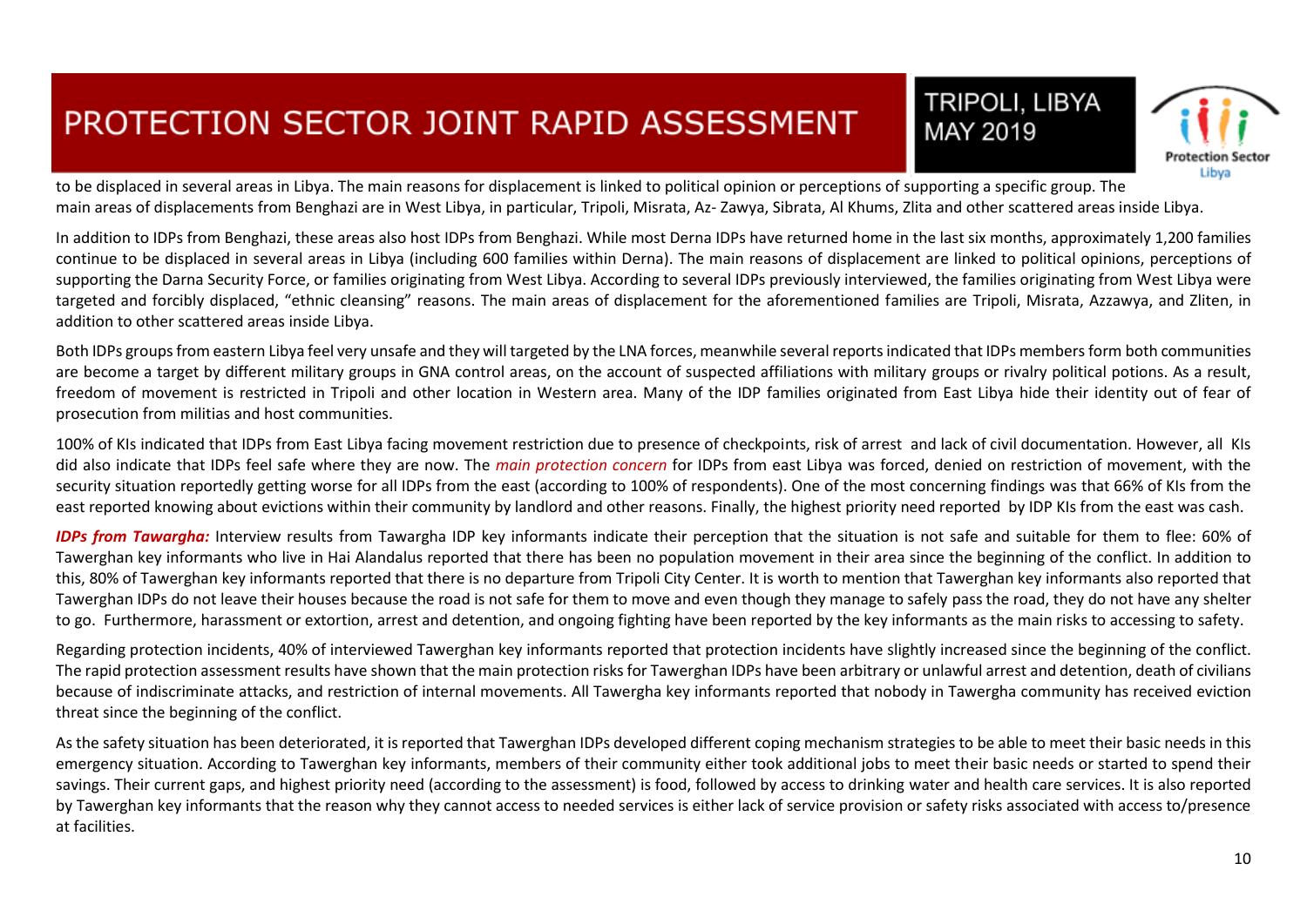# Protection Se Libva

TRIPOLI, LIBYA

MAY 2019

#### **IDPs (newly displaced in 2019):**

Seven out of nine interviewed persons indicated that they aware of the family separation for the newly displaced during the ongoing conflict due to arrest, kidnapping, moving to safer area, and due to joining the army. Freedom of movement is also reported as a concern as reported, as 44% of KIs report communities have some restriction and or full restriction of movement (33%). The main reasons reported for restriction of movement were due to the risks posed by the ongoing conflict, risk of robbery/ theft and risk of kidnapping.

Thirty-three percent of respondents indicated that the current location is very unsafe due to risk of shelling and rocket, active fighting and presence of militia, and risk of abduction, extortion and harassment. The main protection incidents reported for the newly displaced group was physical violence (8), forced, denial and restriction of movement (8) deprivation of life (7), denial of liberty (7), and denial of land and property (5).

The priority needs reported by newly displaced IDP KIs was 1) food, 2) cash and 3) health services; 44% of key informants indicated that newly displaced lack of access to assistance

#### **Detainees in detention centres:**

This assessment was not conducted in detention settings, however, the protection sector would like to flag that detained migrants and refugees remain a group of particular concern within the current context. As of 8 May, more than 6,000 migrants and refugees are estimated remain arbitrarily detained in 37 detention centres (DC) across Libya, including some 3,380 in DCs located in conflict-affected areas around Tripoli.

Migrants and refugees are held in undignified and inhumane conditions. They have no access to adequate and specialized medical care, including sexual and reproductive health care, insufficient and nutritious food and drinking water, have inadequate access to washing and sanitation facilities, and no access to basic necessities including clean bedding, clothing and items of personal hygiene.

Many of individuals in vulnerable situations have been detained in these centres, including children, in particular those are unaccompanied or separated families; pregnant and nursing women; survivors of trafficking, torture and rape; person with particular physical or mental needs; and person living with disabilities.

UNHCR and IOM have been organizing the relocation/transfer of detainees from high-risk locations to safer areas (1,200 persons thus far), as well as to expedite either the IOM's Voluntary Humanitarian Returns (VHR) programme, or UNHCR facilitated evacuation to third safe countries. However, as the conflict intensifies the international community needs to advocate with Libyan duty-bearers to find a more adequate long-term solution, including the release of all arbitrarily detained persons.

### **Recommendations:**

#### **To the international community:**

1. Ensuring the protection of civilians remains paramount, therefore international actors should continue to advocate for a political solution to the situation in Libya based on the rule of law and incorporating human rights protections to avoid further suffering.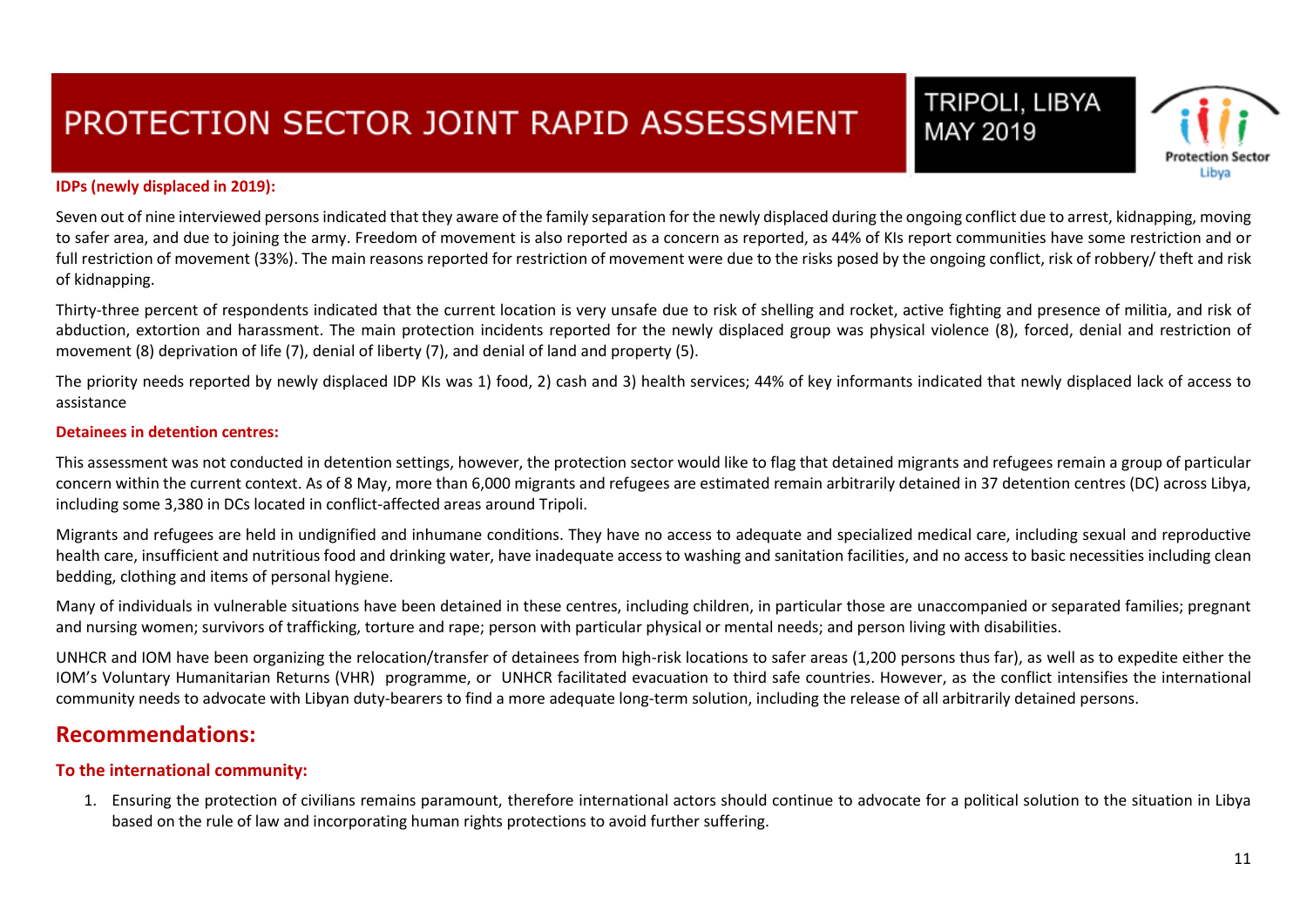

TRIPOLI, LIBYA

MAY 2019

- 2. The international community must call on all parties to the conflict to take immediate measures to protect civilians from both direct attack and the indirect effects of armed conflict, including:
	- a. Ensure that civilians and migrant women and girls are able to physically move away from conflict areas. All parties must commit to providing warning and ensuring humanitarian corridors for women and girls and other civilians out of affected areas.
	- b. Ensure that migrants and refugees in detention centers are not involved in direct hostilities, in compliance with International Humanitarian Law and the Geneva Convention relative to the Protection of Civilian Persons and cease the use of migrants and refugees to carry out attacks
	- c. Guarantee aid workers safe access to ensure the delivery of lifesaving assistance to the hundreds of thousands of people who continue to suffer from the impact of the violence.
- 3. The UN Security Council should adopt a resolution calling for the protection of civilians and accountability for serious violations of international human rights and humanitarian law. Member States should desist from exercising their veto powers to block resolutions intended to ensure compliance with international law.
- 4. Donors to urgently provide funding to the protection actors to support humanitarian coordination, protection response activities, and to ensure accountability to the affected populations. In line with a conflict-sensitive approach, special attention should be given to supporting the response in under-resourced areas, including areas outside of Tripoli, to avoid the perception of political bias of assistance provided only to areas aligned with one party to the conflict, or to avoid further divisions within the Libyan society.
- 5. European Union must address policies that have been harmful to the management of migration, including the withdrawal of search and rescue missions along the Mediterranean Sea which further restrict the ability of all persons in Libya to flee to safety, instead:
	- a. Promote safe and legal routes for migrants and refugees;
	- b. Increase EU member States-supported SAR capacity in the Central Mediterranean. Any person rescued at sea must be without delay authorized to disembark to a safe port as required by international law;
	- c. Review policies that prevent NGOs from conducting lifesaving humanitarian operations at sea;
	- d. Make support for detention centers in Libya conditional based on adherence with human rights standards and international law / due diligence.
	- e. Finally, Governments must commit to increase resettlement places and expedite humanitarian evacuation of those held in detention centres to a safe place outside of Libya where protection and medical needs of refugees and migrants can be assessed and addressed.
- 6. International community (UN, governments, INGOs and NGOs) must increase coordination to overcome the challenges facing host communities and the displaced, in line with the scale and complexity of the crisis, including *cross-border* cooperation. The needs of all refugees and internally displaced persons must be fully and consistently provided for regardless of registration status, in line with principles identified in the 1951 UN Refugee Convention and the Universal Declaration of Human Rights.

#### **To humanitarian partners:**

1. Prioritise assistance to people and groups on the basis of need and not nationalities, including: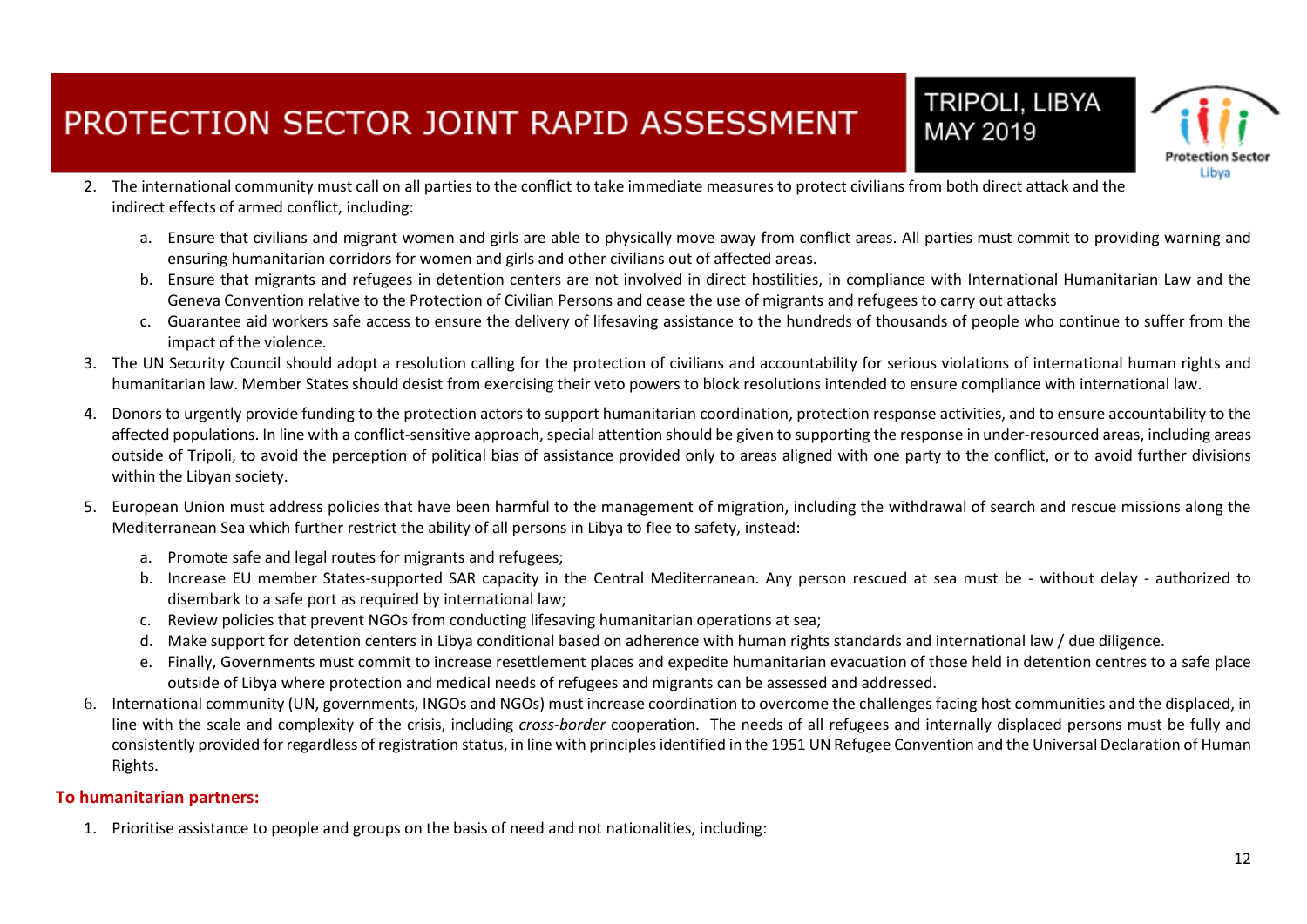

MAY 2019

- a. Provide shelter for all based on the principle of non-discrimination, especially for displaced single women and migrants, with an aim to ensure access to essential services and provide protection from violence, abuse and exploitation.
- b. Prioritise the immediate provision of adequate and quality health and protection services, especially in collective shelters, spontaneous sites, health facilities and schools. Safe shelters, food and cash (for rent and other basic needs) should also be supported based on the priorities identified.
- c. Scale up information provision services and outreach to affected population to avert disease outbreaks and negative coping mechanisms.
- 2. Humanitarian actors who are implementing shelter and rehabilitation shall ensure that "safe" separate living areas for groups such as women, people with disabilities and children and include: a safe central location within the residential area such as near families; lighting of entry point to the building; higher windows that cannot be looked into; lockable doors; and water and sanitation facilities in close proximity. All decisions on design of the services in the shelter should be taken in consultation with the relevant groups and in line with *protection mainstreaming* principles.
- 3. Systematically include gender and child protection in humanitarian assessments and make full use of the *Minimum Standards for Gender and Child Protection in Emergencies.*
- 4. Prioritise prevention of all forms of sexual violence against Libyan and non-Libyan women, making full use of the Guidelines for Integrating Gender Based Violence Interventions in Humanitarian Action and in compliance with the 'zero tolerance' policy on Sexual Exploitation and Abuse, as well as International Humanitarian Law and Human Rights Law.
- 5. Provide psychosocial care, such as psychological first aid, safe areas to play, interact and engage in group work for women and children who have been displaced and exposed to traumatic events, especially for migrant and refugee women, and groups otherwise identified by the assessment as being at higher risk of exclusion.
- 6. Strengthen timely access to confidential care and treatment of gender-based violence survivors including access to clinical management of rape, emergency GBV case management and Sexual and reproductive health services.
- 7. Based on reported displacement patterns outside of Tripoli, protection actors should advocate for the provision of assistance in these under-resourced areas.
- 8. Protection actors to continue protection monitoring activities in order to collect data for analysis and deeper understanding of protection issues and to identify persons with specific needs.
- 9. Advocate for the establishment of family linkage activities in order to follow-up on family separation issues and reported missing persons.

#### **To parties involved in the conflict:**

- 1. The physical safety of civilians is threatened by indiscriminate attacks and shelling in dense urban areas: all parties to the conflict shall not target and take immediate measures to ensure the protection of civilians, civilian objects or humanitarian responders.
- 2. All parties to the conflict to commit a humanitarian truce or ceasefire to allow delivery of humanitarian aid and to ensure the freedom of movement;